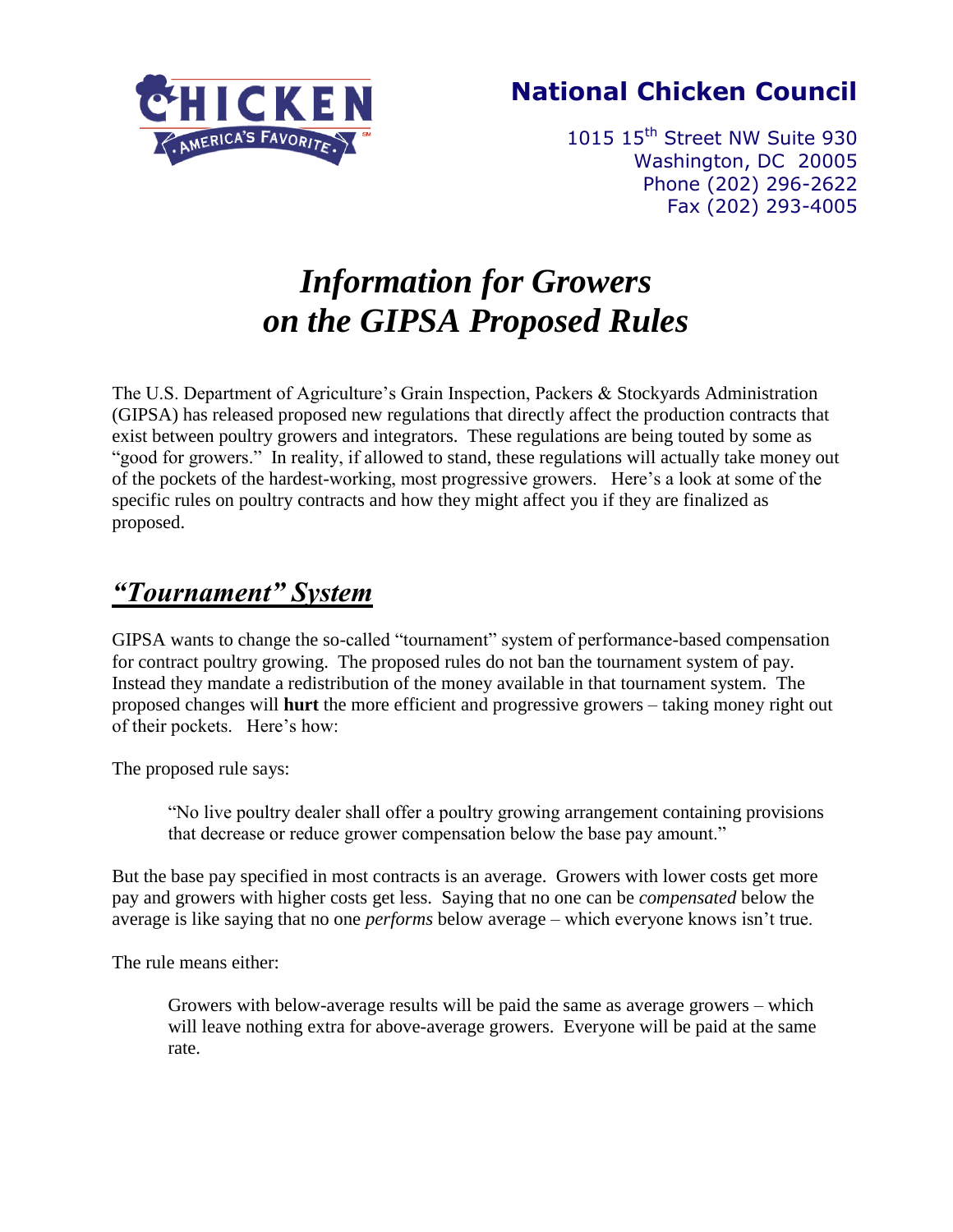*or*

Companies will have to redefine the "base" to a figure closer to the "minimum" that is now paid, so that below-average growers will get more pay – but above-average growers will get less.

Each integrator will have to decide whether and how to adjust base pay if the rules go into effect as proposed. Results will vary from company to company, and no one can say for sure how it will turn out. But here's a comparison using some hypothetical numbers.

### *SAMPLE ONLY*

### **EXAMPLES OF COMPENSATION UNDER THE PROPOSED GIPSA RULE** *All figures are hypothetical and are used for illustration only Showing compensation per pound of product*

| Category             | <b>Now</b> | All at base | <b>Revised base</b> |
|----------------------|------------|-------------|---------------------|
| Above Average        | \$0.060    | \$0.050     | \$0.055             |
| Average              | \$0.050    | \$0.050     | \$0.050             |
| <b>Below Average</b> | \$0.040    | \$0.050     | \$0.045             |

Either way you cut it, the above-average growers lose out.

#### *Incentives*

If the grower loses some or all of the compensation he now gets for superior performance, what is his incentive to work hard, pay attention to his operation, put in the extra time, and invest money in new or improved facilities? If compensation is the same or nearly the same, why should you work harder and take more risk than the average or below-average grower? GIPSA doesn"t say.

### *Availability of financing*

Anyone who has been to the bank for any kind of loan lately knows that it is getting harder to borrow money. More documentation is being demanded by loan officers. Under the existing system, banks are usually willing to lend money to poultry growers who can show that their contracts will "cash-flow." But if the base pay is reduced, or the grower can"t expect to receive above-average compensation, then how can he expect to get a loan? The "base pay" changes included in GIPSA"s proposed rule will likely make it more difficult for growers to obtain loans.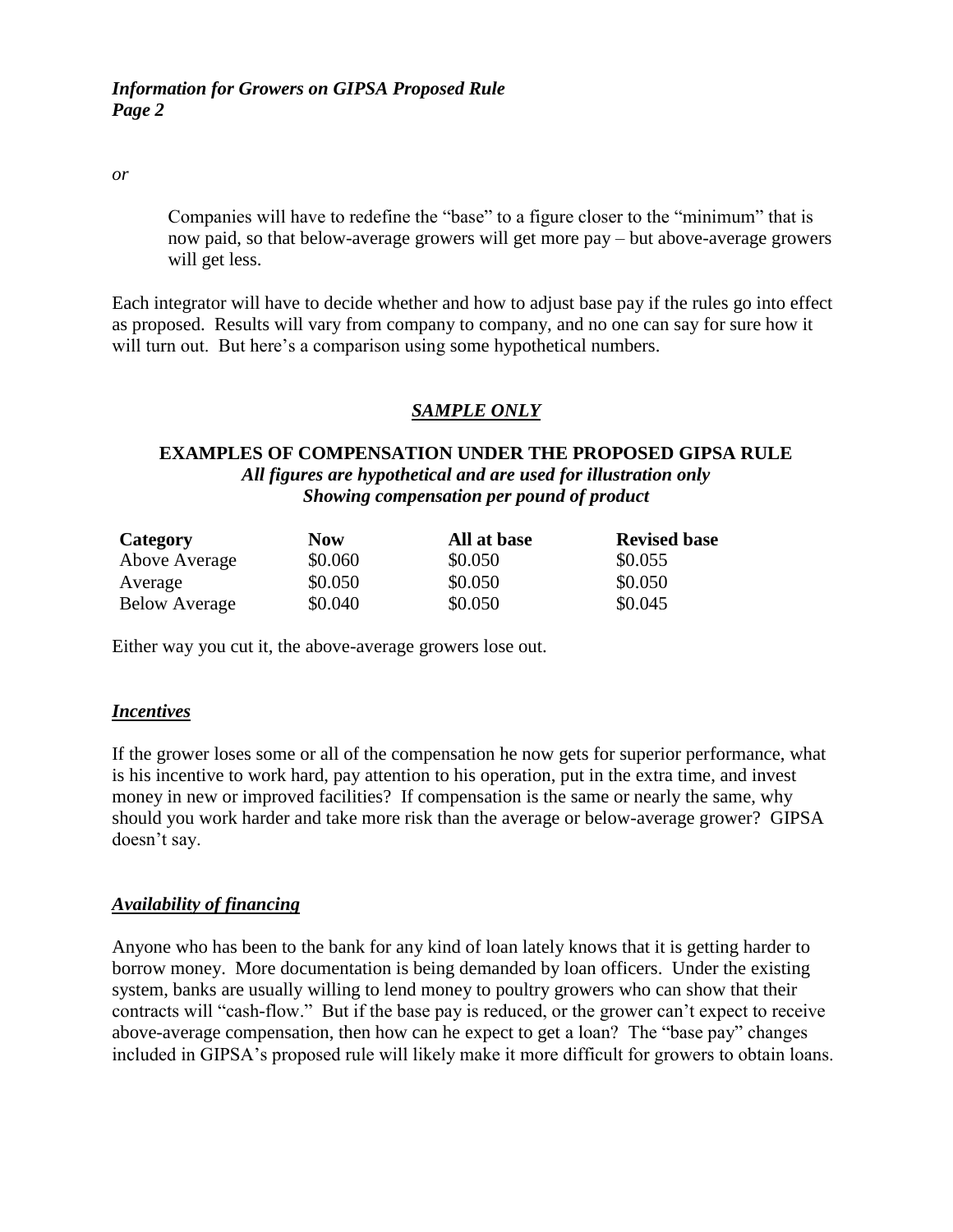### *Comparison of housing*

The proposed GIPSA rule also says:

"Live poultry dealers must rank growers in settlement groups with other growers with like house types."

GIPSA doesn"t bother to define "house types" (although definitions are provided for some other terms in the proposed rule). Presumably this means that tunnel-ventilated houses and conventional houses would have to be in separate groups.

Since results for tunnel houses are usually (but not always) better than conventional, especially in the summer, separating them out will mean that the ranking for tunnel houses will be tighter. Once again, the more progressive and efficient growers will be squeezed and will make *less* money. This proposed rule change is especially unfair to those growers that have invested in premium or tunnel houses in recent years. This rule will deprive those growers of the competitive advantage they have enjoyed in the settlement process and will reward those growers who have not made the same investments.

## *Litigation*

These rules were drafted by J. Dudley Butler, a plaintiffs" attorney who for over 20 years made his living bringing lawsuits against agribusiness companies. Therefore, it is no surprise that the rules benefit plaintiffs lawyers first and foremost. They include many vague provisions that would have to be interpreted in court. GIPSA itself has said that the proposed rules create a situation that "warrants judicial reexamination of the issues," i.e., lawsuits.

The rules will invite lawyers to bring endless lawsuits against the companies over every act that they may want to argue is "unfair," "unreasonable" or "distorts competition." Mr. Butler, himself, has said that "when you have a term like 'unfair' or 'unreasonable' . . . that's . . . a plaintiff"s lawyers dream." The losers in this process will be the growers who like the system and don"t go to court, since their compensation will be reduced to satisfy the demands of plaintiffs" lawyers. GIPSA"s proposed rules seek to make the "dreams" of plaintiffs" lawyers come true on the backs of hardworking, progressive poultry growers.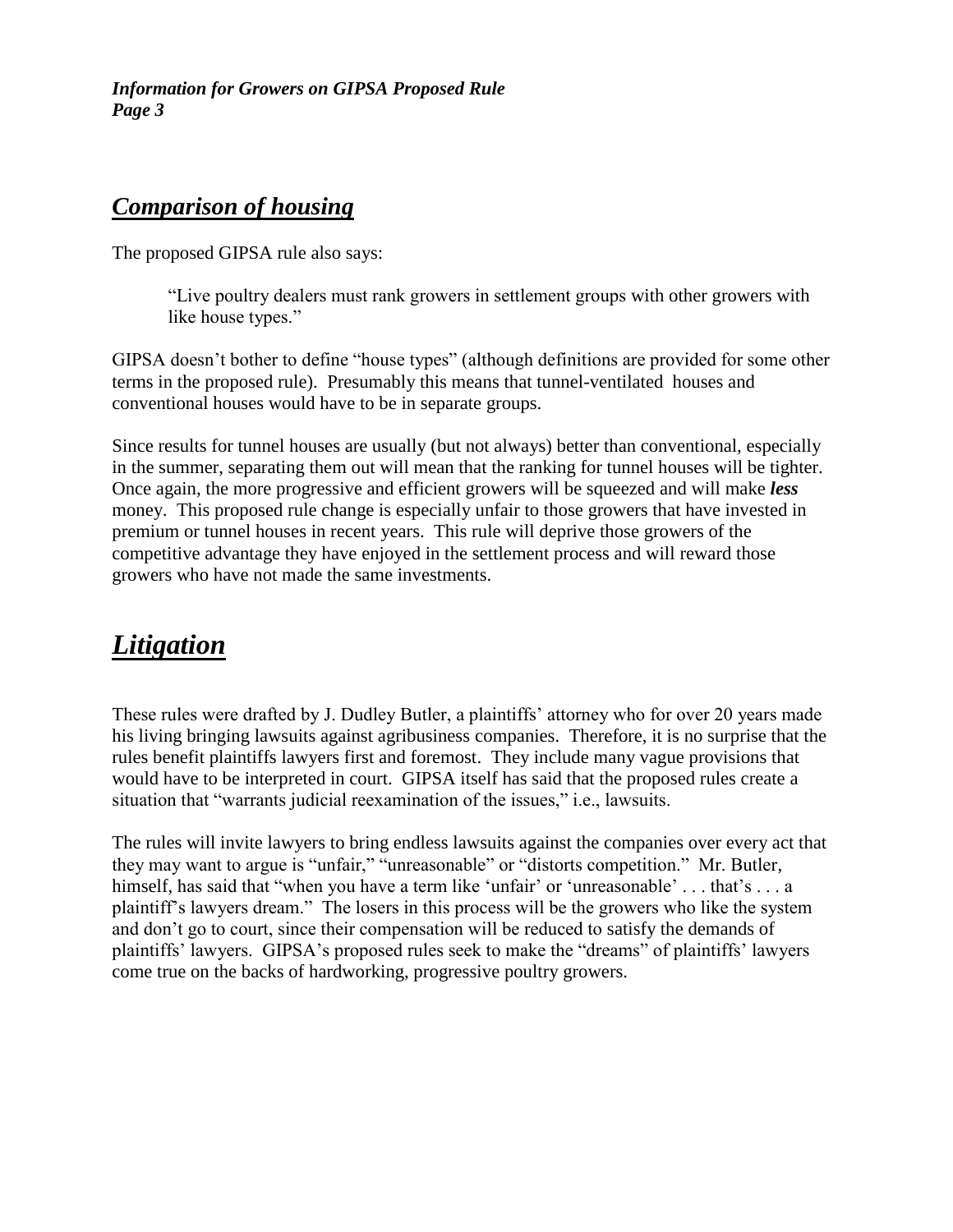## *A Threat To All Growers*

The proposed regulations might seem like a "win" for growers who usually have below-average results. In reality, the "win" would be short-lived. Over the longer term, the regulations would threaten the entire system of broiler production. That"s because they would drive innovation, competition and high performance out of the system and reduce the efficiency of the domestic poultry industry. This is a threat to ALL growers, because it threatens the sustainability of their industry and their way of life. Over the long term, the only real "winners" will be plaintiffs" lawyers and foreign competitors.

### *Role of Government*

You might ask, why is the GIPSA doing this? The answer seems to be GIPSA is responding to the complaints of a few growers (and some livestock producers) who have complained about the existing system.

But many poultry growers feel that government should stay out of the relationship between growers and integrators beyond enforcing the laws and regulations that already exist. If the system works for the benefit of most producers, companies, and consumers, why should government get more involved? It"s called "private enterprise" for a good reason.

## *What You Can Do*

If you don"t like the proposed GIPSA rules, you have the right and the opportunity to make your voice heard.

You can contact the members of the U.S. Senate and U.S. House of Representatives from your state and Congressional district to let them know what you think and ask them what they are going to do about this proposed rule.

GIPSA itself is required to consider comments from the public before finalizing the proposed rule. We encourage you to write to GIPSA to express your opinion.

*Be sure to include the following reference:*

### **Re: Farm Bill Comments, Federal Register, June 22, 2010, Vol. 75, No. 119, page 35338, Docket RIN 0580-AB07**